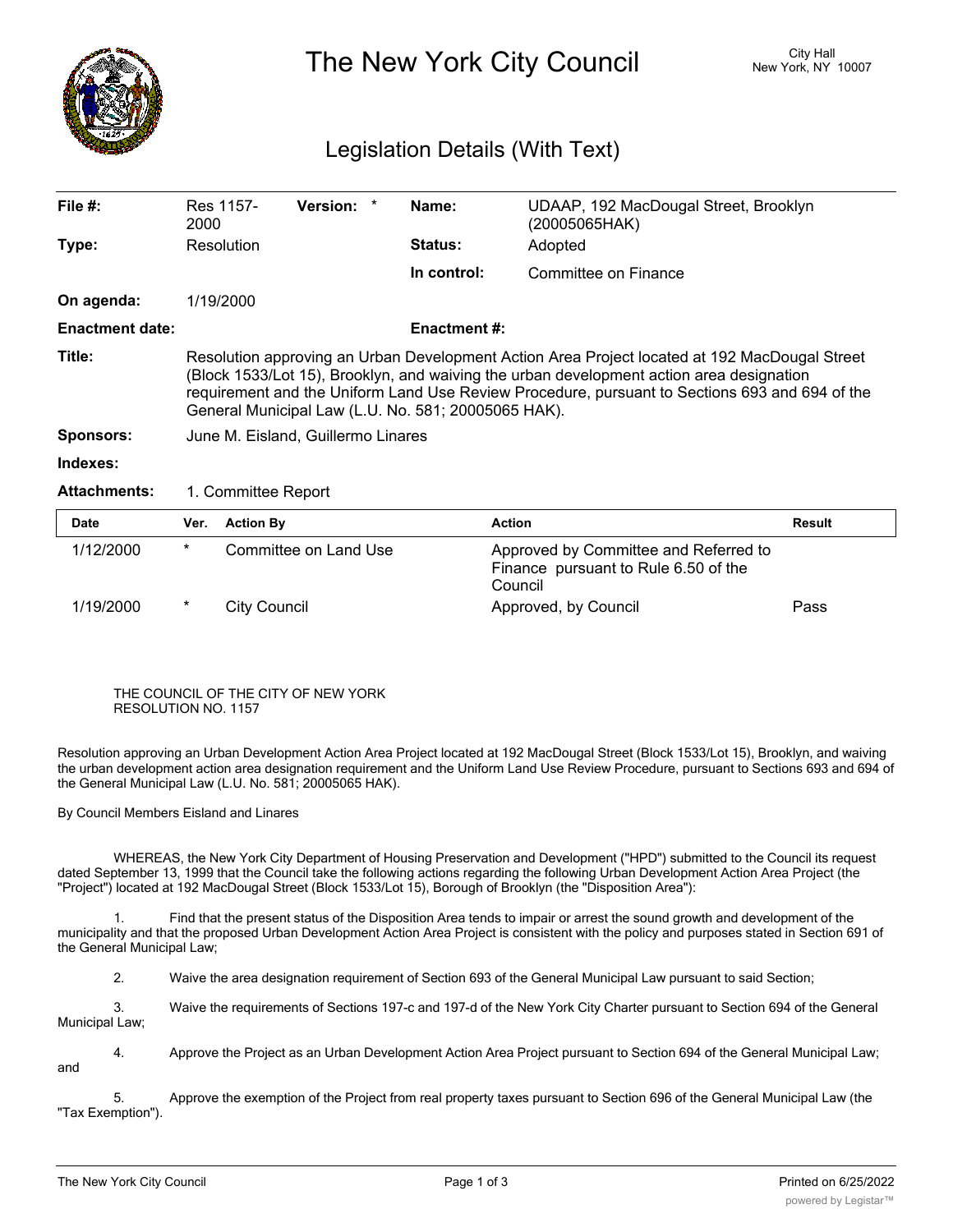Page 2 of 3 20005065 HAK Reso. No. 1157 (L.U. No. 581)

WHEREAS, the Project is to be developed on land that is now a municipally-owned area as defined in Section 692 of the General Municipal Law, consists solely of the rehabilitation or conservation of existing private or multiple dwellings or the construction of one to four unit dwellings, and does not require any change in land use permitted under the New York City Zoning Resolution;

 $\mathcal{L}=\mathcal{L}^{\mathcal{L}}$ 

 $\mathcal{L}=\mathcal{L}^{\mathcal{L}}$ 

WHEREAS, upon due notice, the Council held a public hearing on the Project on January 10, 2000;

WHEREAS, the Council has considered the land use and financial implications and other policy issues relating to the Project;

RESOLVED:

The Council finds that the present status of the Disposition Area tends to impair or arrest the sound growth and development of the City of New York and that a designation of the Project as an urban development action area project is consistent with the policy and purposes stated in Section 691 of the General Municipal Law.

The Council waives the area designation requirement of the Disposition Area as an urban development action area under Section 693 of the General Municipal Law.

The Council waives the requirements of Sections 197-c and 197-d of the New York City Charter pursuant to Section 694 of the General Municipal Law.

The Council approves the Project as an urban development action area project pursuant to Section 694 of the General Municipal Law.

The Project shall be developed in a manner consistent with the Project Summary that HPD has submitted to the Council, a copy of which is attached hereto.

The exemption of the Project from real property taxes pursuant to Section 696 of the General Municipal Law is approved as follows:

Page 3 of 3 20005065 HAK Reso. No. 1157 (L.U. No. 581)

All of the value of the buildings, structures, and other improvements situated on the Disposition Area shall be exempt from local and municipal taxes, other than assessments for local improvements and land value, for a period of twenty years commencing on the July 1st following the conveyance of the Disposition Area to the Sponsor, during the last ten years of which such exemption shall decrease in equal annual decrements.

The partial tax exemption granted hereunder shall terminate with respect to all or any portion of the Disposition Area if the Department of Housing Preservation and Development determines that such real property has not been, or is not being, developed, used, and/or operated in compliance with the requirements of all applicable agreements made by the Sponsor or the owner of such real property with, or for the benefit of, the City of New York. The Department of Housing Preservation and Development shall deliver written notice of any such determination of noncompliance to the owner of such real property and all mortgagees of record, which notice shall provide for an opportunity to cure of not less than ninety (90) days. If the noncompliance specified in such notice is not cured within the time period specified therein, the partial tax exemption granted hereunder shall prospectively terminate with respect to the real property specified therein.

Adopted.

Office of the City Clerk, } The City of New York, } ss.:

I hereby certify that the foregoing is a true copy of a Resolution passed by The Council of The City of New York on January